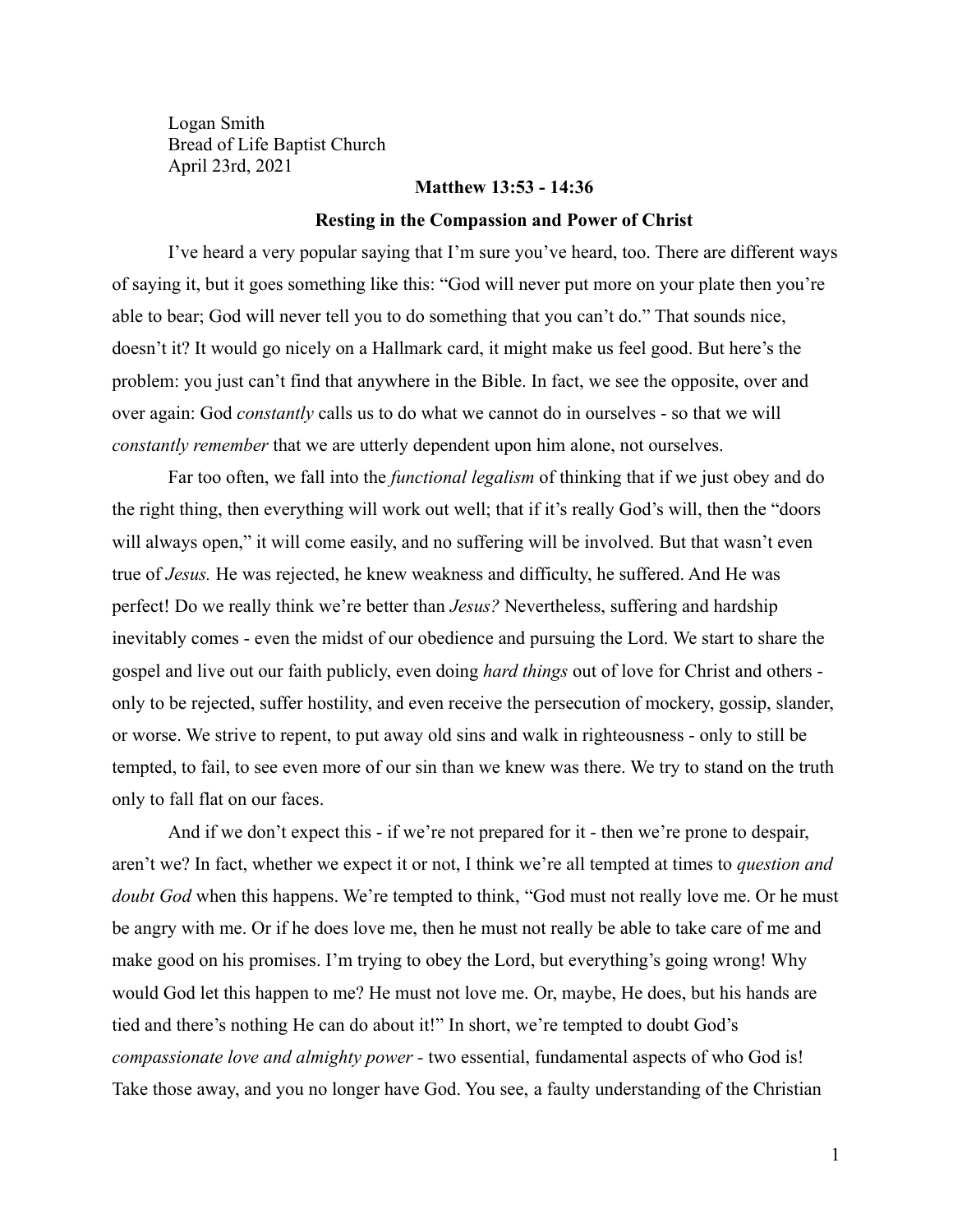life actually reveals a *faulty understanding of God.* Therefore, a right understanding only comes by first *seeing the Lord for who He truly is:* full of more compassionate love for you than you can imagine! Full of all the power of the universe, able to fulfill all of His promises and care for His people to the end! And when we understand this, then we're prepared to *trust him,* even when the going gets tough, trusting that the point of it all is to turn us *away from ourselves* and to *run to our gracious Lord, resting in Christ's love.*

That's what we see in **Matthew 13:53 - 14:36.** We see a Jesus who is *far more compassionate and powerful* than we could even hope for! We see a picture of the Christian life that knows both *suffering and persecution* as well as *GOd's power and grace* for every bit of neediness and weakness that could ever be exposed in our broken lives. We see Jesus's incredible *power and compassion* on display, and we're reminded that *we, too,* get to experience such grace when we respond to Him in worship and faith.

So first, let us see that..

# **I. Jesus is Rejected By Those Who Refuse to Believe (13:53-58)**

After teaching with many parables throughout Matthew 13, the chapter concludes with Jesus leaving and eventually making his way back to his hometown: Nazareth. Up to this point, Jesus's ministry had largely been done in other areas, mainly in the broader region of Galilee, and he had been living and operating out of a different town: Capernaum. His ministry had earned him much popularity and renown for his powerful miracles, authoritative teaching, and signs - all of which pointed to the fact that He was the promised Messiah come to save God's people!

When he comes back to his hometown, he teaches them in the local synagogue - kind of like a "Jewish church" in that day, where they gathered together to read and teach the Scriptures. As Jesus taught from the Old Testament Bible, authoritatively showing them how He is God's promised savior, they were "astonished" - but not in a good way. Jesus was no hometown hero; the people of his hometown, the people who know him and helped raise him, *reject him in senseless unbelief*

Hear the way they respond in vv.54-56, saying, "Where did this man get this wisdom and these mighty works? Is not this the carpenter's son? Is not his mother called Mary? And are not his brothers James and Joseph and Simon and Judas? And are not all his sisters with us? Where then did this man get all these things?" These questions they ask are not genuine and sincere.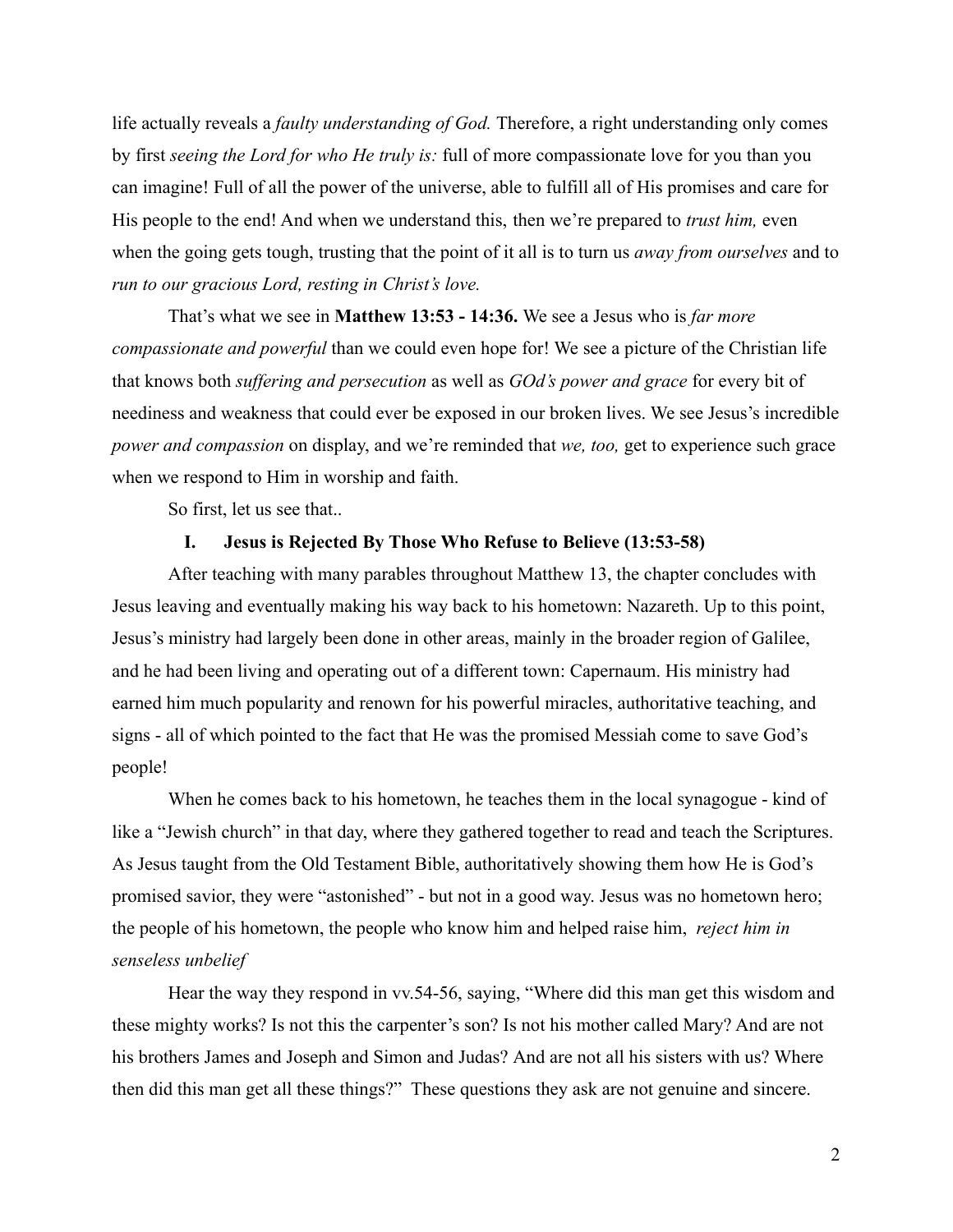They are not legitimately weighing the evidence before them to try and understand who He truly is; instead, they have already decided beforehand that Jesus *cannot* truly be who he claims to be. They are "astonished" by his teaching and recognize his "mighty works" of miraculous power, and yet *they still refuse to believe Him.* In their eyes, he is still the kid they watched grow up and have known all his life. They were *offended* by the truth of who Jesus truly is. Even though His power and authority are on display, they refuse to acknowledge, believe, or submit to it. The truth is too uncomfortable and inconvenient for them to bear, and so they *reject it outright with complete disbelief.*

*Verse 58* concludes the brief encounter by explaining the consequences of their rejection and unbelief. Since they do not believe in Jesus, "he did not do many mighty works there." This isn't because their unbelief made him *unable* to do so by stripping him of his power; Jesus is God, and His power to heal and perform miracles is not contingent upon whether or not they believe in Him; God doesn't need our permission. But why, then, does he not do many miraculous works there? Because *faith* is the whole point of his mission; he was *unable,* that is, *unwilling,* to do something contrary to his mission. Jesus performed miracles for a *purpose:* as a sign, backing up his claims that He is the Messiah - God's promised Savior and King.

By rejecting Jesus outright and refusing to acknowledge his power, authority, or claims, they cut themselves off from the opportunity to witness and benefit from Jesus's mighty works. But this represents a *greater reality* that was also taking place: Jesus's refusal to perform miracles because of their unbelief represents the fact that their *unbelief* cuts them off from the opportunity to receive and benefit from the miraculous power of Jesus's saving grace, mercy, and salvation. Because they refused to believe and rejected Jesus, they rejected and refused His mighty works of redemption. They rejected Jesus because of their unbelief. In turn, God rejects them for rejecting Jesus.

*Application*: Many reject Jesus in our day; it is to be expected; it is often *senseless, unreasonable rejection,* not because of lack of evidence or truth, but because they simply *refuse to accept it.* Many people today *scoff* at the biblical picture and idea of Jesus Christ for *no good reason whatsoever*. They hear the Word of God plainly; they hear the gospel clearly. Yet, they refuse and reject it - not because they have intellectual doubts or logical obstacles in their way, but simply because *they don't want it to be true.*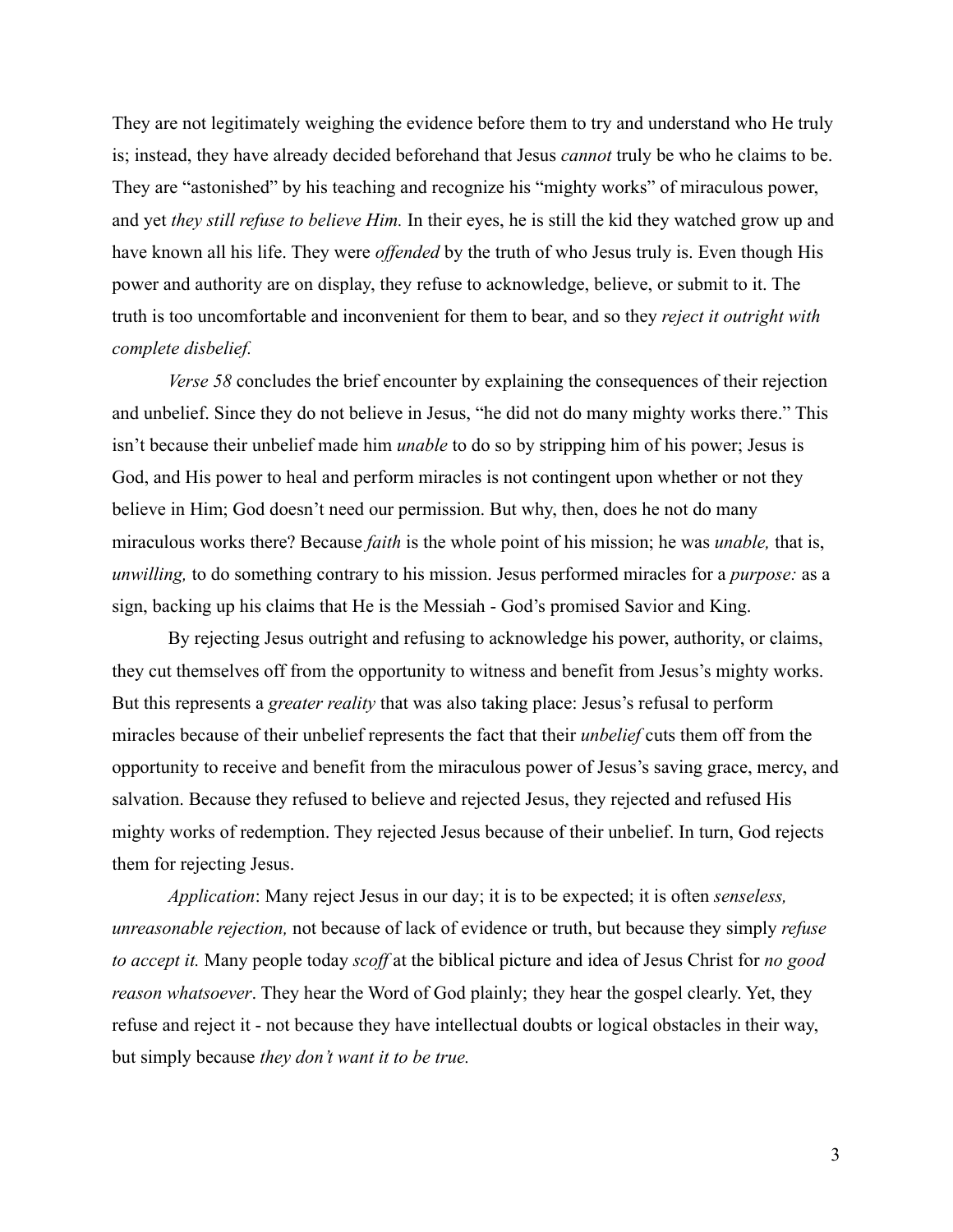When we *see Jesus for who He truly is* and *hear His Word and all that He demands of us* - when we're confronted with the *real Jesus,* the *real gospel,* the *real Bible,* the *real version* of the Christian life - *how do we respond?*

We must be *very quick* to remind both *ourselves* and *others* that *if we reject Jesus in unbelief,* then *God will reject us* on the day of judgment.

# **II. Jesus's Followers Also Suffer Rejection Because of Obedience (14:1-12)**

Chapter 14 opens with a *flashback.* We're told that Herod, the local ruler of the broader region, has heard of Jesus's ministry, and he's alarmed by it. He tells his servants, in v.2, that he thinks Jesus is "John the Baptist" who has "been raised from the dead; that is why these miraculous powers are at work with him." His superstitious beliefs mingle with his sense of guilt to produce fear. Vv. 3-12 tell us why with a flashback: because Herod already killed John.

This is not the "King Herod" of chapter 2, who tried to kill Jesus; this is his son. But this Herod is also a wicked man. He divorced his first wife and married his *brother's wife,* Herodias, considered *incest* by Jewish Law. And so, John the Baptist, who was not shy to proclaim truth and call people to repentance, did just that: he told them that their marriage was "unlawful," according to the Law of God. And of course, this made Herod and Herodias *very angry* - they both wanted to put him to death. Herod threw John in prison, but did not kill him out of fear; not fear of God, but because "he feared the people" (v.5) who knew John was a prophet. But Herodias's hateful rage and thirst for revenge trumped her politics. On Herod's birthday, he threw a lavish party and his step-daughter danced for the crowd (most likely a highly inappropriate situation). Nevertheless, this pleased the wicked Herod, so much so that he publicly promised to give her anything she wished. Being a young girl, most likely a pre-teen, she consulted her mother, Herodias - and Herodias knew exactly what she wanted: John's head. And Herod gave her just that. And so, the last of the prophets, John the Baptist, who feared GOd and not man, was unjustly martyred for proclaiming the truth of God's Word.

At first glance, it might seem a little odd for this story to be inserted right after the story of Jesus's rejection in his hometown; we might ask, "Why the interruption to the narrative?" But the link between these two sections soon becomes obvious: they're connected by the *common theme of the hostile response* of the unbelieving world. Just as Jesus was *rejected, disbelieved, and opposed,* so also John, the last of the Prophets and forerunner of Christ, was also *rejected and persecuted* - even to the point of death. Indeed, he was *martyred* for obeying God, and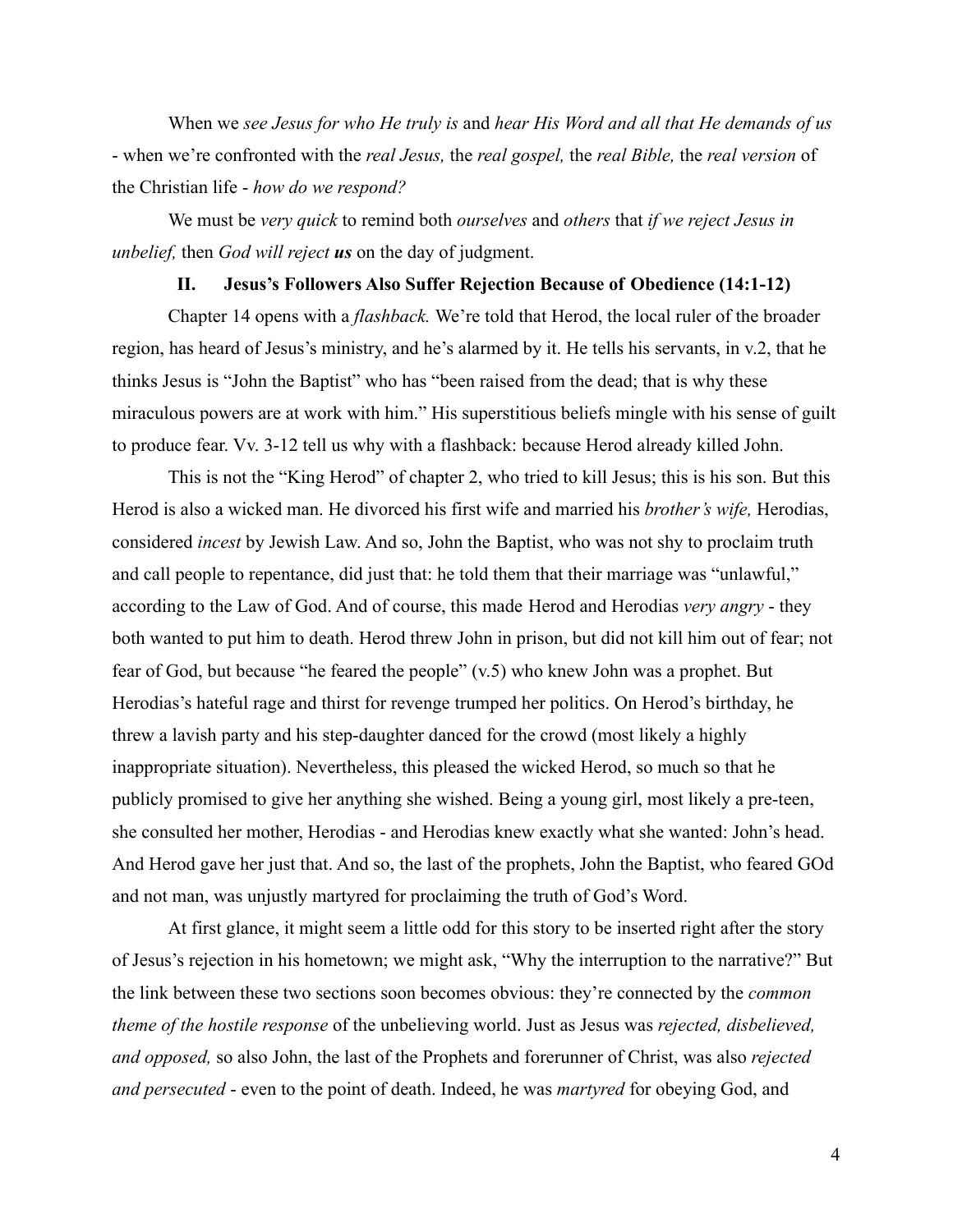declaring God's Word as truth to those who did not want to hear it. It is no accident that Matthew puts these two stories back to back; they are not in chronological order, so he is clearly linking these two stories together *thematically;* and the point, I think, is to drive home the fact that *those who follow Jesus and proclaim the truth of God's Word* will also suffer rejection, hostility, and persecution by those who do not believe, just like Jesus did.

To be a Christian is to be a *disciple -* a student, a *follower* of Christ. This means we must truly *believe, obey, and proclaim* what Jesus says - and ultimately, this includes the entire Word of God, as rightly understood through the lens of the gospel. We are called to follow Christ; we are called to live by and proclaim the truth of the Bible, God's Word. But as we do so, we must not be fooled: just as many will reject the gospel we proclaim, so also they will *reject, despise, and even persecute us.*

We proclaim that we are all sinners; and this means we have to call out and repent from *specific sins;* the ones that you and I struggle with, the ones that our friends and neighbors are enslaved to. To proclaim the gospel is to tell people that *we're the bad guys* and we *have to repent, beg the Lord for forgiveness, and receive his merciful grace.* This is the best news in the world to us! But is it a *scandalous offense,* an "aroma of death" to those who are perishing in unbelief. You see, if you genuinely strive to believe, obey, and follow Jesus, *you will face opposition;* there will be those who get *angry with you* for following the Lord, who are even *offended* by it.

We proclaim *God's Word* as the ultimate standard for truth, goodness, justice, and righteousness. And this includes the areas that are *unpopular and uncomfortable* for our postmodern values and sensibilities. What if we live and speak as if we *truly believe* what God says about *purity, marriage, gender, and fidelity?* What about if we live and speak as if we truly believe what God says about *repentance, confession, personal character, holiness, selfless humility, gentle patience, and gracious forgiveness?* What if we take seriously God's demands for the way we live our lives and follow Jesus - even as a local church? What if we are a church community that follows Christ, *even publicly,* no matter what that entails?

If we do so, then there will be those who *don't like it.* They'll find us offensive. But make no mistake: it's because they *don't like Jesus;* they find His Word offensive. It's because they are rejecting Christ. And to reject Christ and His Word is to reject the gospel in unbelief.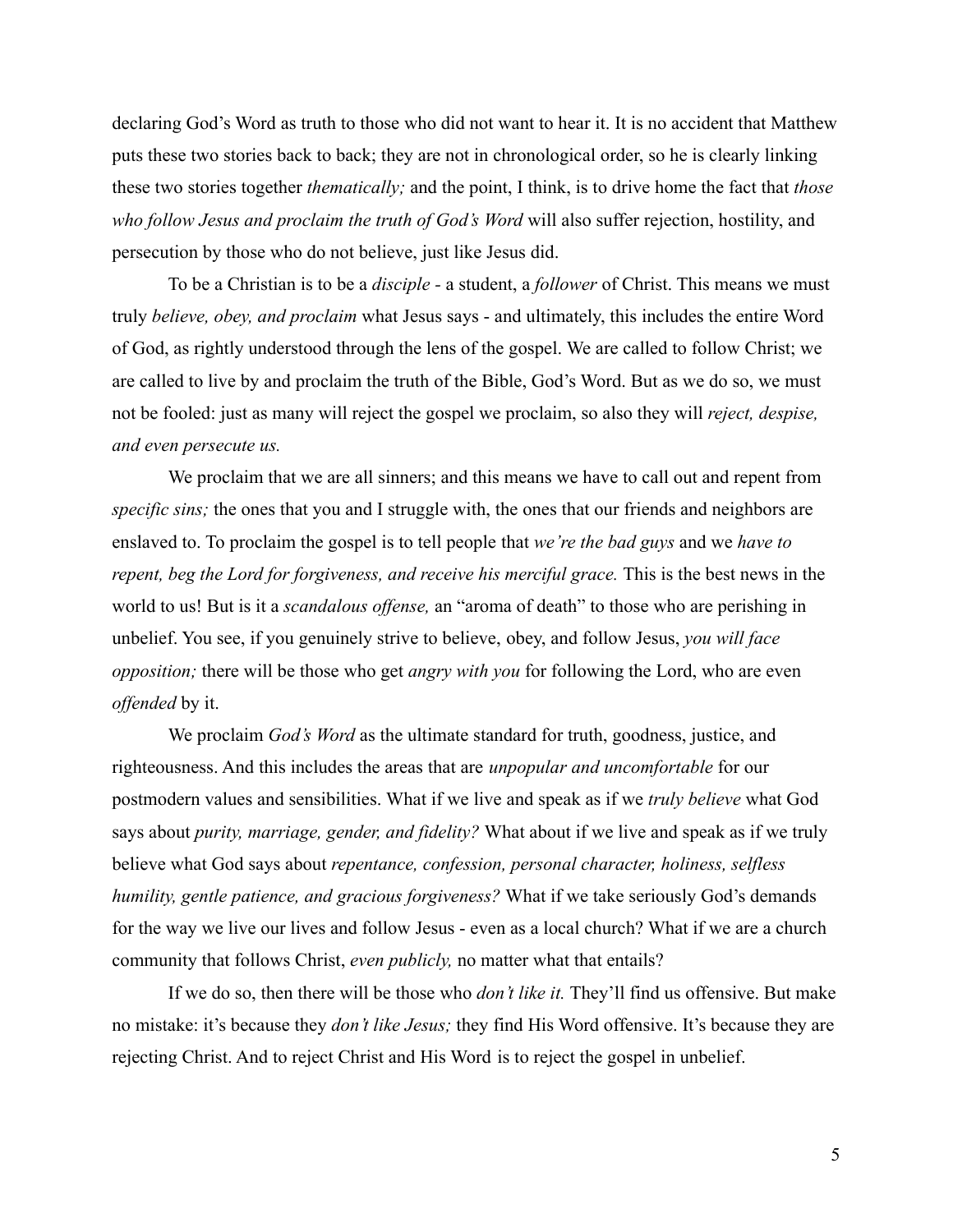Therefore, let us stand firm and take courage by remembering clearly *why it is all worth it!* Let us remember clearly *who Jesus is* that we may rightly *respond to him.*

Which brings us to point 3...

### **III. Jesus Overflows with Power and Compassion (14:13-21, 34-36)**

Verse 13 resumes the narrative of vv.1-2, before the flashback about John; when Jesus hears of Herod's response to his ministry (not the death of John the Baptist), he decides to withdraw. However, the crowds follow him. He and his disciples take a boat to escape the crowds, only to find they have already beaten them there on foot!

So here we have it: Jesus has just withdrawn, trying to escape the crowds and get some alone time and rest, only to have his plans and rest *interrupted* by crowds of the needy. The million dollar question is: how will he respond? If he were like us (or like *me* anyways), we might expect him to be annoyed and cranky. But incredibly, he doesn't! He had *compassion* on them. Hear v.14: "When he went ashore he saw a great crowd, and he had *compassion* on them and healed their sick." Not annoyance or frustration; mercy, compassion, kindness, and grace. This is what flows out of our wondrous Lord and Savior!

*How often we forget just how much loving compassion and gracious mercy Jesus has for us and so willingly lavishes on us!* Do you ever fail to approach the Lord with your problems and needs, your sin and brokenness, your fault and flaws - simply because you're afraid He will be angry, frustrated, and annoyed with you? That your prayers will inconvenience or disappoint Him? Oh praise the Lord that is not how our Father is! Our God overflows with *compassion,* especially when we come to him with our *brokenness and neediness!* Do you ever forget that? Do you ever struggle to remember this reality - the depth of Jesus's compassion for you, even when you're at your worst, your lowest, your neediest?

Apparently, the Twelve Disciples were slow to grasp the depth of his compassion, too. When dinner time came, the disciples came to Jesus, saying, "This is a desolate place, and the day is now over; send the crowds away to go into the villages and buy food for themselves.' But Jesus said to them, 'They need not go away; you give them something to eat.'And they said to him, 'We have only five loaves here and two fish.'" (vv.15-17). They still didn't get it; even if they understood now Jesus's compassionate desire to provide for these needy people, they still *doubted* His ability and power to do so.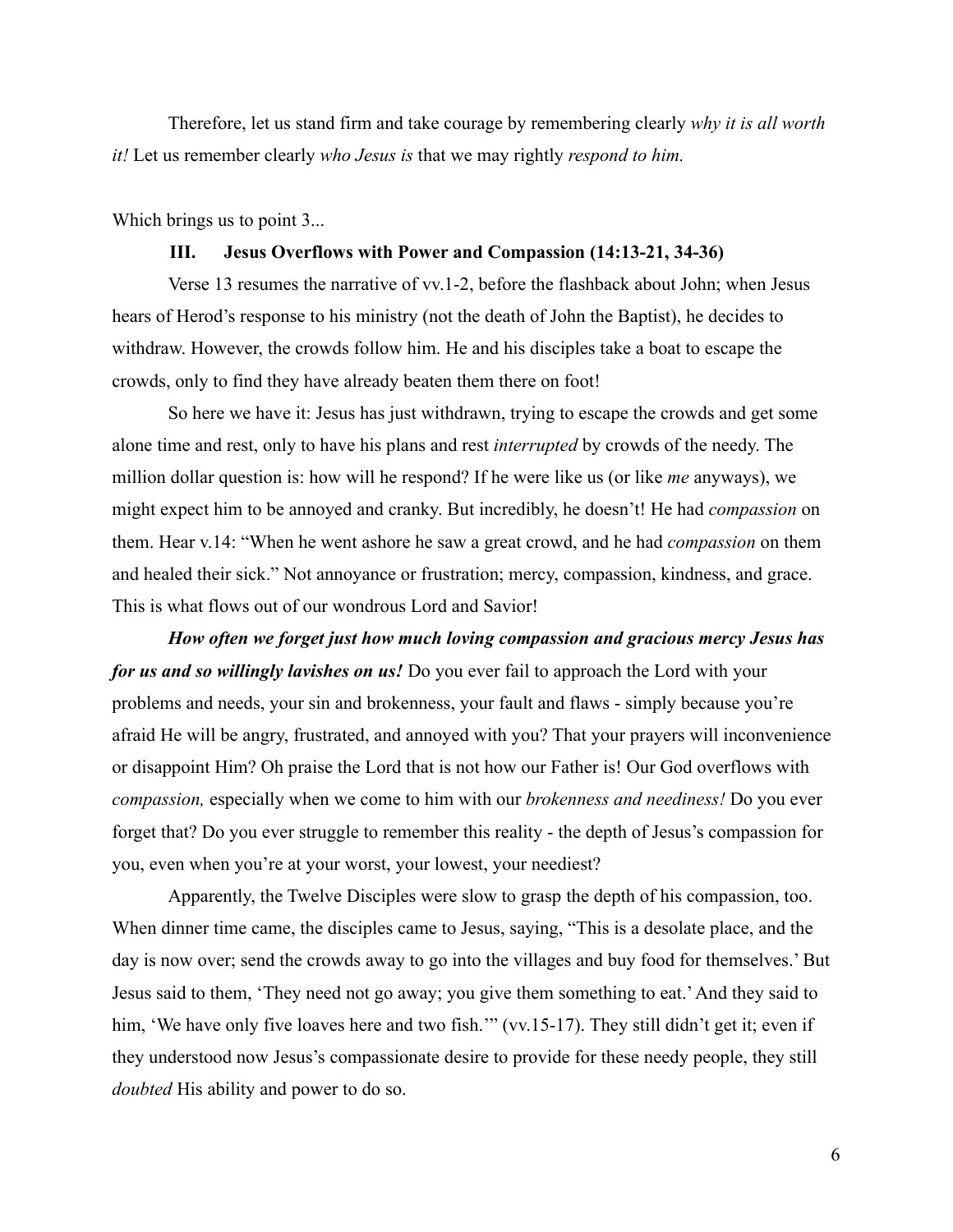But Jesus replies, in v.18, "Bring them here to me." There were five thousand men there, and *even more* women and children; thousands and thousands of people all gathered together. Two fish, five loaves of bread? That's no problem - not for the God who created everything out of nothing. So he tells the thousands of people to sit down, he takes the bread and the fish, he looks up to heaven, and he *prays,* blessing the food. He breaks the bread, and the fish, and breaks it *again,* and *again,* and *again,* multiplying the food until it *fills up every plate and belly there,* leaving twelve baskets full of leftovers! The Lord *miraculously provides and satisfies* those who come to him - those who are needy and hungry, desperate and broken! They come to Jesus seeking compassion - and they find more than they even hoped for!

What an incredible reminder to us, a *picture* of who Jesus really is! Full of both *merciful compassion* to meet our deepest needs and the *miraculous power* necessary to meet them!

We see this again in vv.34-36, the last section at the end of the chapter: Jesus and his followers step off a boat into a different land and as soon as the people recognize him - as soon as they *see and understand* who Jesus is - they "brought to him all who were sick and implored him that they might only touch the fringe of his garment. And as many as touched it were made well" (vv.35-36).

Jesus overflows with more mercy, grace, compassion, and kindness then we could possibly hope for or imagine! That's how he feels about you this morning. He cares about you. He cares about your needs. Even your deepest need: to have your sin, guilt, and shame washed away by grace; to be healed and cleansed not just from physical sickness, but the sickness of your soul; to be saved even from the disease of *death.* And he has the *power* to do just that! Jesus displayed such compassion in power not only in his life, but in his *death* on the cross, where he died in our place, and three days later when he rose from the grave!

Draw near to Christ; He will wrap His arms of compassion around you, in the fullness of His might and power! Simply behold Jesus for who He is and *cling to him by faith.*

Which brings us to our final point...

# **IV. Jesus's Followers Should Trust, Obey, and Worship Him No Matter What (14:22-33)**

Once again, we see Jesus display his compassion and power; but this time, we also see clearly *how we are supposed to respond*: with *true faith.* After feeding the thousands, Jesus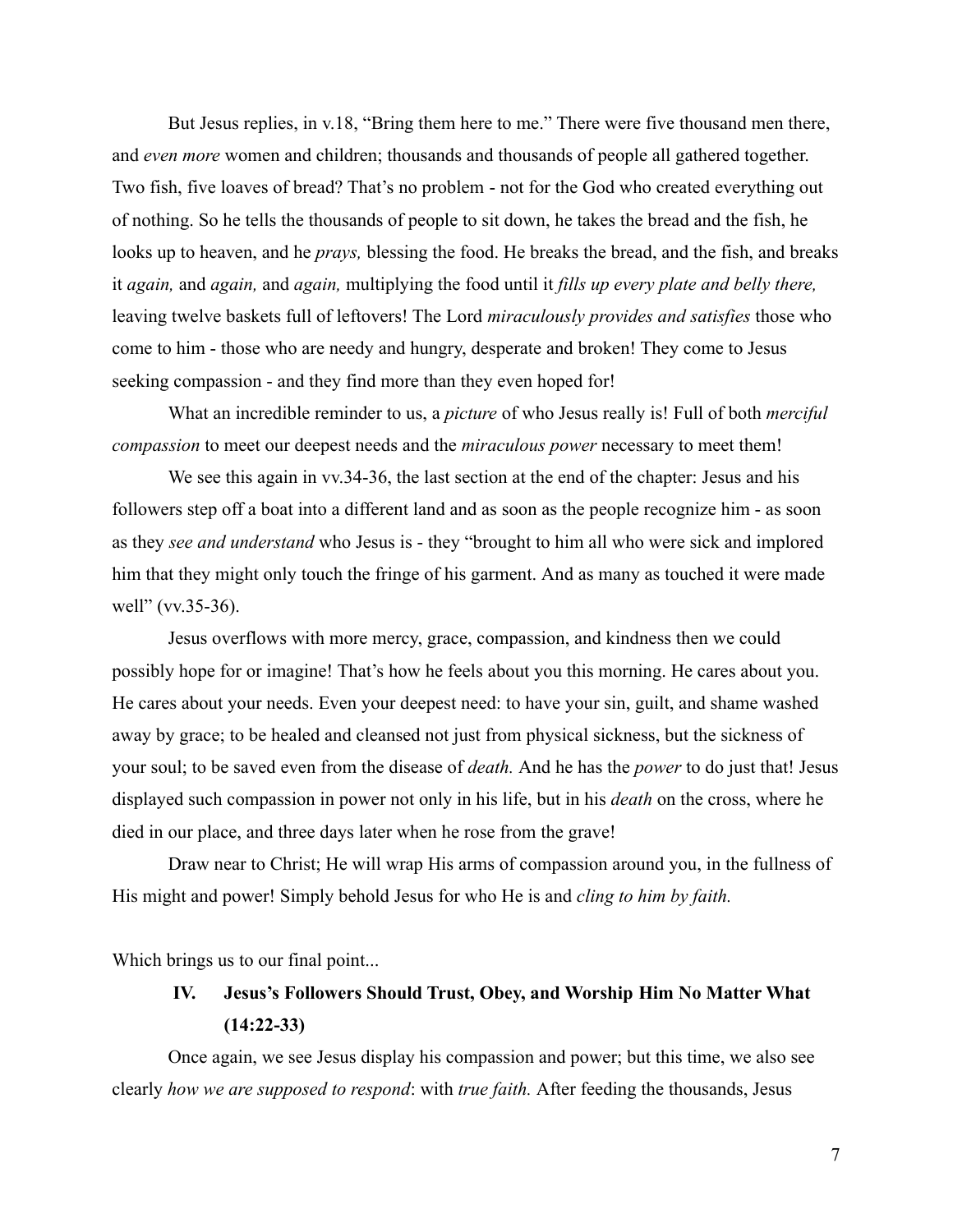withdrew alone "to pray" and sent his disciples ahead to cross the lake by boat. Late at night, the boat was not making much progress; they were caught in a storm, beat back by the wind. And in the middle of the storm, Jesus started walking across the water to them - an overt display of His divine power. The disciples were scared at first, thinking it was a ghost - after all, it's the middle of the night, in a storm, and people usually don't walk on water! But their fear turns to faith *when they recognize Jesus.*

Peter cries out to Jesus, "Lord, if it is you, command me to come to you on the water" (v.28). And Jesus tells him, "Come." Sure enough, Peter gets out of the boat and begins walking across the water to Jesus! But then, "when he saw the wind, he was afraid," and he began to sink (30). Jesus responds by compassionately reaching out and grabbing him, saving him from sinking, but also a gentle rebuke: "O you of little faith, why did you doubt?"

Clearly, this shows us two things about the relationship between *faith* and *obedience: first,* that true faith is revealed by our obedience. But *secondly,* that *true obedience* is impossible without faith! When Jesus tells Peter to come to him, this is a command that *Peter cannot do on his own* - he can only obey this with Christ's help. True faith is *obedient;* true faith hears and obeys the call and command of Christ - but faithful obedience means obeying not in our own strength but by *trusting in Christ.*

Christ commands us, as his followers, to do the impossible - that is, to do what is impossible *on our own, apart from Christ.* Look back at the last section: just before Jesus feeds the tens of thousands in the crowds, he first turns to the disciples and commands them, "Y*ou* give them something to eat" (14:16). This is utterly impossible: they are utterly incapable of fulfilling this command! It is absolutely impossible for us, humanly speaking, to feed tens of thousands of people when we only have a few pieces of bread and fish. If I have 5 loaves of bread and 2 pieces of fish, and my wife tells me, "Feed this to the kids for dinner," that's no problem; I can obey that command. But I cannot feed it to tens of thousands! Yet Jesus commands them to feed the thousands and do the impossible. Why? Because the whole point is that *they need Jesus's help to do so!* He commands them to do something that they cannot do apart from him - but *can* do with his help! In order to obey Jesus's command, they were supposed to *come to him and ask him to do it.*

And that's what we see again here, isn't it? Peter recognizes that he can't walk on water but he also believes that *he can, if Jesus empowers him to do so!* And so it is for us. It is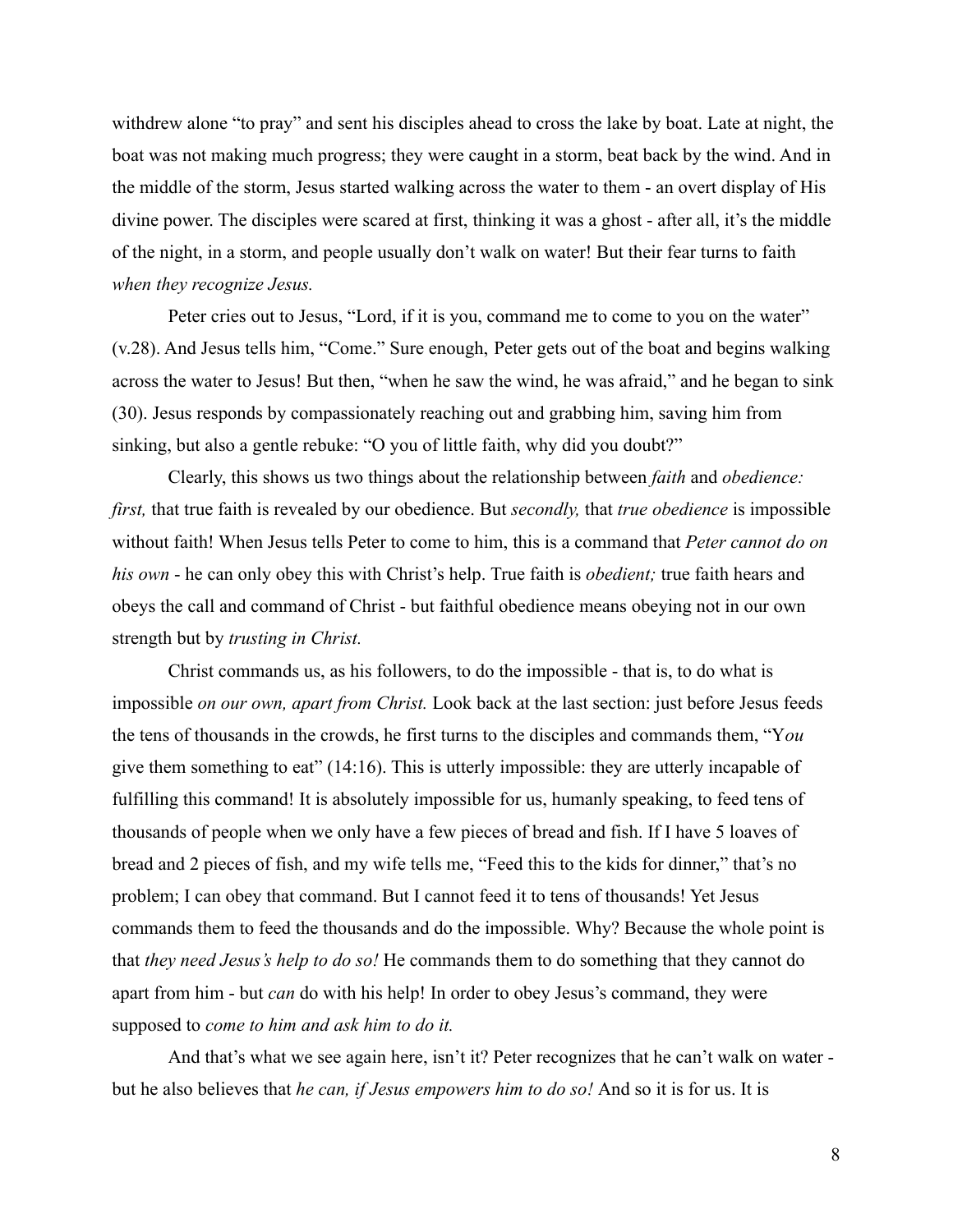*impossible* for us to obey the weighty commands of God on our own; we are wretched sinners, bent towards selfish desires! If we try to be morally good and obey the Law of God on our own strength, thinking we are capable of being good and righteous enough, we will *utterly fail.* Our only hope is that He will empower us to obey Him! And part of the grace of the gospel is: He will!

So when we see that God commands us to do something - like put away anger and lust, selflessly serve others, share the gospel with the lost, or be patient and gentle with someone who is wronging us - the proper response is not to say: OK, I think I can do that, I will try my best." If that's our plan of action, we've already failed. The only way forward is to humbly acknowledge, "Lord, I *cannot* obey your commands! It's impossible! But Lord, if you're commanding me to do this in the Bible, then *I trust that you can and will* empower me to do so! I believe you are gracious and powerful enough to do so! Help me to trust in you for the strength I need to obey!" This is the only path forward. The only path to obedience begins with *recognizing our utter need for Christ's grace to obey, and trusting that He really will help us obey Him.*

But we might ask: why? Why does Christ command us to do what he knows we can't do apart from his help? What's the point of repeatedly going through the process?

The point is that we *worship the Lord.* Sure enough, that's where this story ends. After Jesus helps Peter, they climb back in the boat, in the middle of the storm, and Jesus once again displays his miraculous power, displaying who He is: "And when they got into the boat, the wind ceased" (v.32) *He made the storm stop.* How do the disciples respond? The right way: "And those in the boat *worshipped him,* saying, 'Truly, you are the Son of God.'" (v.33) They *worshipped him,* seeing Jesus for who he truly is: the Son of God, the *God-Man.*

As we step out of the boat and onto the water - as we fix our eyes and Jesus and strive to obey his impossible commands by trusting in His infinite grace, then *we experience for ourselves who Jesus is!* And when we see Jesus, the only right response is to *worship Him.* True faith *trusts, obeys, and worships* Jesus.

This is an exercise of faith, in which we constantly have to come to terms with our own brokenness and weakness, and truly trust in what we claim to believe: the *good news of God's grace in the gospel of Jesus Christ!* We have nothing to offer the Lord. We cannot obey God on our own. But the good news of the gospel of Jesus Christ is that He has *mercy* on us; that He lived, died, and was raised in our place, so that *by grace through faith in Him alone* we are *saved*